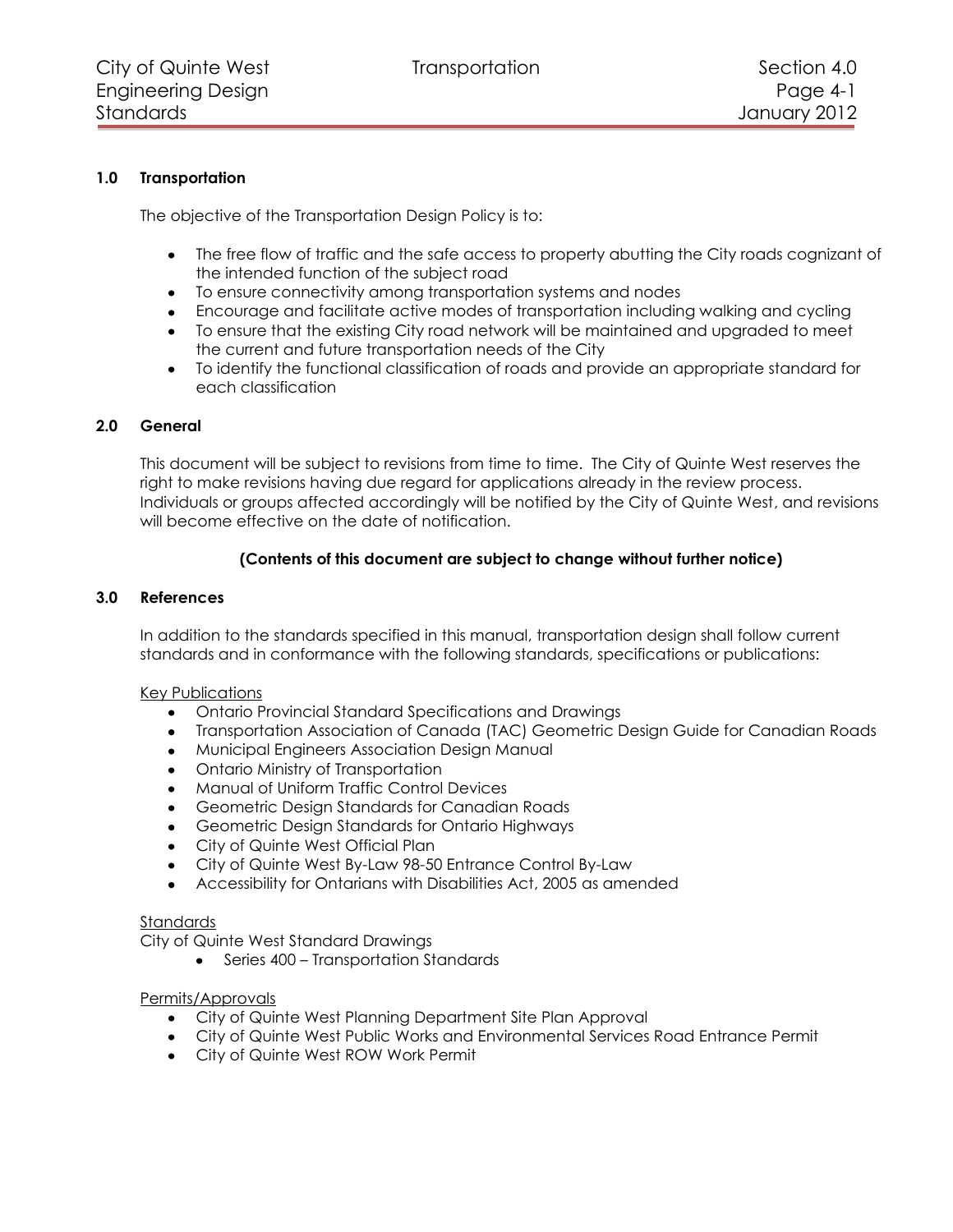# **4.0 Table of Contents**

| <b>SECTION</b> |                 |                                                                                                                                                                                                                                | <b>PAGE</b> |
|----------------|-----------------|--------------------------------------------------------------------------------------------------------------------------------------------------------------------------------------------------------------------------------|-------------|
| 5.0            | General         | <u> 1989 - John Stone, Amerikaans en Stone (d. 1989)</u>                                                                                                                                                                       | $4 - 4$     |
| 6.0            |                 |                                                                                                                                                                                                                                |             |
| 7.0            | Design Criteria | $4 - 4$                                                                                                                                                                                                                        |             |
|                |                 |                                                                                                                                                                                                                                |             |
|                |                 |                                                                                                                                                                                                                                |             |
|                |                 | 7.3 Cross Section, Right-of-Way Width, Base Composition________________________4-6                                                                                                                                             |             |
| 8.0            |                 |                                                                                                                                                                                                                                |             |
|                |                 |                                                                                                                                                                                                                                |             |
| 9.0            |                 |                                                                                                                                                                                                                                |             |
|                |                 | 9.1 Intersection Radii (From Street Class to Street Class) _______________________4-7                                                                                                                                          |             |
|                |                 |                                                                                                                                                                                                                                |             |
|                |                 |                                                                                                                                                                                                                                |             |
|                |                 |                                                                                                                                                                                                                                | $4 - 8$     |
|                |                 |                                                                                                                                                                                                                                |             |
|                |                 |                                                                                                                                                                                                                                |             |
|                |                 |                                                                                                                                                                                                                                | $4 - 8$     |
|                | 12.1.1          |                                                                                                                                                                                                                                |             |
|                | 12.1.2          |                                                                                                                                                                                                                                | $4 - 9$     |
|                | 12.1.3          |                                                                                                                                                                                                                                | $4-9$       |
|                | 12.1.4          |                                                                                                                                                                                                                                | $4 - 9$     |
|                | 12.1.5          |                                                                                                                                                                                                                                | $4 - 9$     |
|                | 12.1.6          | Commuter Parking Lots experience and the commuter of the contract of the contract of the contract of the contract of the contract of the contract of the contract of the contract of the contract of the contract of the contr | $4 - 9$     |
|                | 12.1.7          |                                                                                                                                                                                                                                | $4 - 9$     |
|                | 12.1.8          | Guiderails                                                                                                                                                                                                                     | $4 - 9$     |
|                |                 | $4 - 10$                                                                                                                                                                                                                       |             |
|                |                 |                                                                                                                                                                                                                                |             |
|                |                 |                                                                                                                                                                                                                                |             |
|                |                 |                                                                                                                                                                                                                                |             |
|                |                 |                                                                                                                                                                                                                                | $4 - 11$    |
|                |                 | $4 - 11$                                                                                                                                                                                                                       |             |
|                |                 |                                                                                                                                                                                                                                | $4 - 12$    |
|                |                 |                                                                                                                                                                                                                                |             |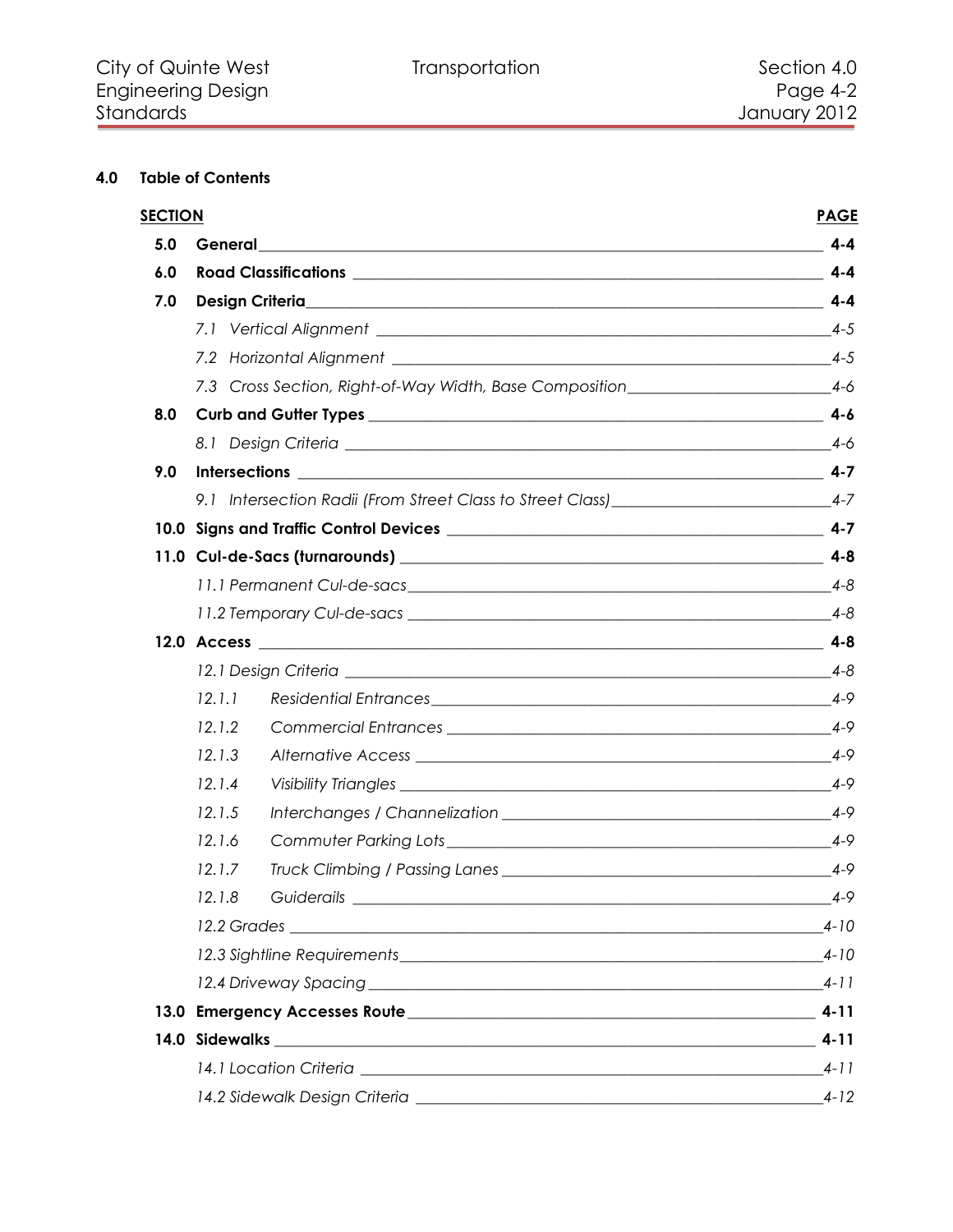| 14.3 Accessibility Criteria <b>contract and a set of the contract of the contract of the contract of the contract of the contract of the contract of the contract of the contract of the contract of the contract of the contrac</b> | 4-13                     |
|--------------------------------------------------------------------------------------------------------------------------------------------------------------------------------------------------------------------------------------|--------------------------|
|                                                                                                                                                                                                                                      |                          |
|                                                                                                                                                                                                                                      |                          |
|                                                                                                                                                                                                                                      |                          |
|                                                                                                                                                                                                                                      |                          |
|                                                                                                                                                                                                                                      |                          |
|                                                                                                                                                                                                                                      |                          |
|                                                                                                                                                                                                                                      |                          |
|                                                                                                                                                                                                                                      |                          |
|                                                                                                                                                                                                                                      |                          |
|                                                                                                                                                                                                                                      | $\overline{\qquad}$ 4-15 |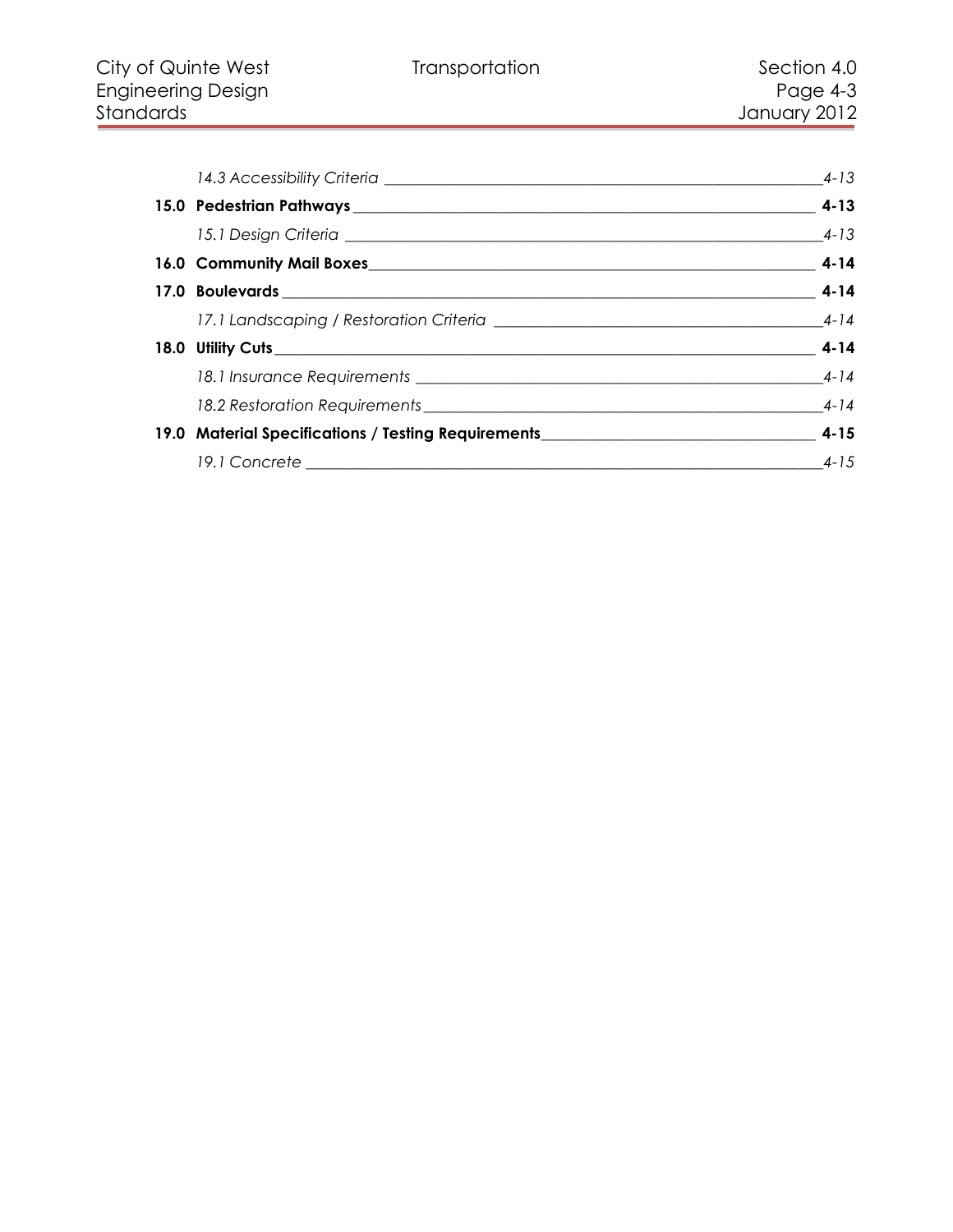# **5.0 General**

<span id="page-3-0"></span>All construction shall be in accordance with Ontario Provincial Standard Specifications and Drawings, unless specifically modified by the City of Quinte West.

Wear course asphalt shall not be placed in the same calendar year as the binder course or before the completion of a closed circuit T.V. inspection of both the storm and sanitary sewer systems.

All maintenance holes within the roadway are to be set to the base asphalt grade pending final adjustment just prior to the time the wearing course is applied.

Notwithstanding the requirements of the Ontario Standard Specifications with respect to asphalt paving, surface course asphalt shall not be applied after November 1st of any calendar year unless written approval is obtained from the City's Director of Public Works and Environmental Services.

<span id="page-3-1"></span>

| Criteria                | <b>Local Residential</b>                                                                | <b>Minor Collector</b>                                       | <b>Major Collector</b>                                  | Arterial                                                                                 |
|-------------------------|-----------------------------------------------------------------------------------------|--------------------------------------------------------------|---------------------------------------------------------|------------------------------------------------------------------------------------------|
| Objective               | Land Access                                                                             | Land Access<br>Local Traffic<br>Movement                     | <b>Land Access</b><br>Traffic Movement                  | <b>Traffic Movement</b>                                                                  |
| <b>Interconnections</b> | <b>Minor Collector</b>                                                                  | <b>Major Collector</b><br>Public<br>Transportation<br>Routes | <b>Minor Collector</b><br>Local Residential<br>Arterial | <b>Minor Collector</b><br><b>Major Collector</b><br>Arterial<br><b>Local Residential</b> |
| Flow                    | Interrupted                                                                             | Interrupted                                                  | Interrupted                                             | Through                                                                                  |
| Length of Trip          | Short                                                                                   | Medium                                                       | Medium                                                  | Long                                                                                     |
| <b>Speed Limits</b>     | $40 - 60$ km/hr                                                                         | $40 - 60$ km/hr                                              | $50 - 80$ km/hr                                         | $60 - 80$ km/hr                                                                          |
| Sidewalks               |                                                                                         | One Side                                                     | <b>Both Sides</b>                                       | Rural - Bicycle<br>Lane<br>Urban - Sidewalk<br><b>Both Sides</b>                         |
| On Street<br>Parking    | Allowed                                                                                 | Allowed                                                      | Prohibited                                              | Prohibited                                                                               |
| R.O.W. Width            | $20 - 26$ meters<br>18 with written<br>approval from<br>the Director of<br>Public Works | $26 - 30$ meters                                             | $26 - 30$ meters                                        | $30 - 45$ meters                                                                         |
| Access                  | Allowed                                                                                 | Allowed                                                      | Restricted                                              | Side Streets                                                                             |
| Lanes                   | $\overline{2}$                                                                          | $\overline{2}$                                               | $2 - 4$<br>Centre Turning<br>Lanes                      | 2 or more<br>Centre Turning<br>Lanes                                                     |
| <b>Estimated AADT</b>   | $<$ 1000 per day                                                                        | $<$ 1000 per day                                             | 1000 - 5000                                             | > 5000                                                                                   |
| Example:                | King Street                                                                             | <b>Tripp Boulevard</b>                                       | Sidney Street                                           | Highway 2                                                                                |

# **6.0 Road Classifications**

## <span id="page-3-2"></span>**7.0 Design Criteria**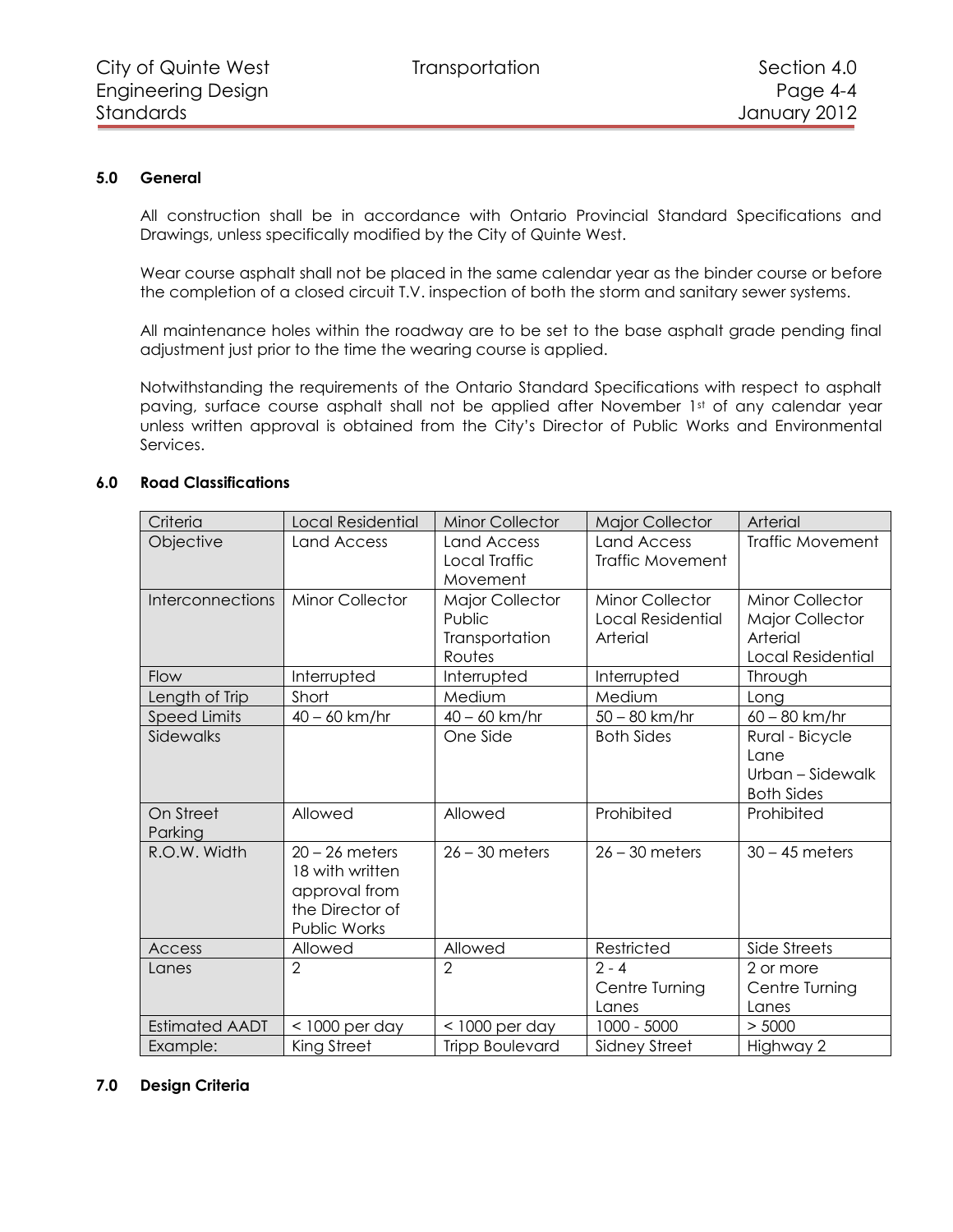# <span id="page-4-0"></span>7.1 Vertical Alignment

Vertical curves are required where longitudinal grades change by more than 1.5%. Road cross fall is to be adjusted at sag curves and detailed on the plans as necessary to maintain minimum 0.5% grade along gutter line to catchbasins. In the case of semi-urban sections, roadside ditch grades shall be designed at 1% minimum slope.

In keeping with the City of Quinte West's Stormwater Management Policy depth of flow on the roadway shall be limited to a maximum depth of 300mm. Major overland flow routes shall be directed to coincide with public lands (parks, walkways etc) to a legal and adequate outlet.

| Classification              | Design | Posted    | Grades (%) |         | Alignment                  |                |           |
|-----------------------------|--------|-----------|------------|---------|----------------------------|----------------|-----------|
| (AADT Range)                | Speed  | Speed     | Minimum    | Maximum | Min. Hor. Radius           | Min. "K" Value |           |
|                             | Km/hr  | Km/hr     |            |         |                            | Crest          | Sag       |
| Local                       | 50     | 50        | 0.5        | 8.0     | 15.0                       | 8              | 12        |
| (under 1,000)               |        |           |            |         | Normal Crown               |                |           |
| Minor collector             | 50     | $50 - 60$ | 0.5        | 6.0     | 90                         | 8              | 12        |
| $($ < 1,000 )               |        |           |            |         | Normal/Reverse<br>Crown    |                |           |
| <b>Major Collector</b>      | 60     | $50 - 80$ | 0.5        | 6.0     | 120                        | 15             | 20        |
| $(1,000 \text{ to } 5,000)$ |        |           |            |         | 6%<br>max Super -<br>elev. |                |           |
| Arterial                    | 70     | 60-80     | 0.5        | 6.0     | 190-250                    | $22 - 25$      | $25 - 30$ |
| ( > 5,000)                  |        |           |            |         | 6% max Super -<br>elev.    |                |           |

# Urban / Rural - Vertical Alignment Classification / Design Speed / Alignment Criteria

## <span id="page-4-1"></span>7.2 Horizontal Alignment

All roads must be aligned to produce safe traffic flow at the design speed. Designs should be based on a normal cross fall however super elevation will be permitted depending upon road classification.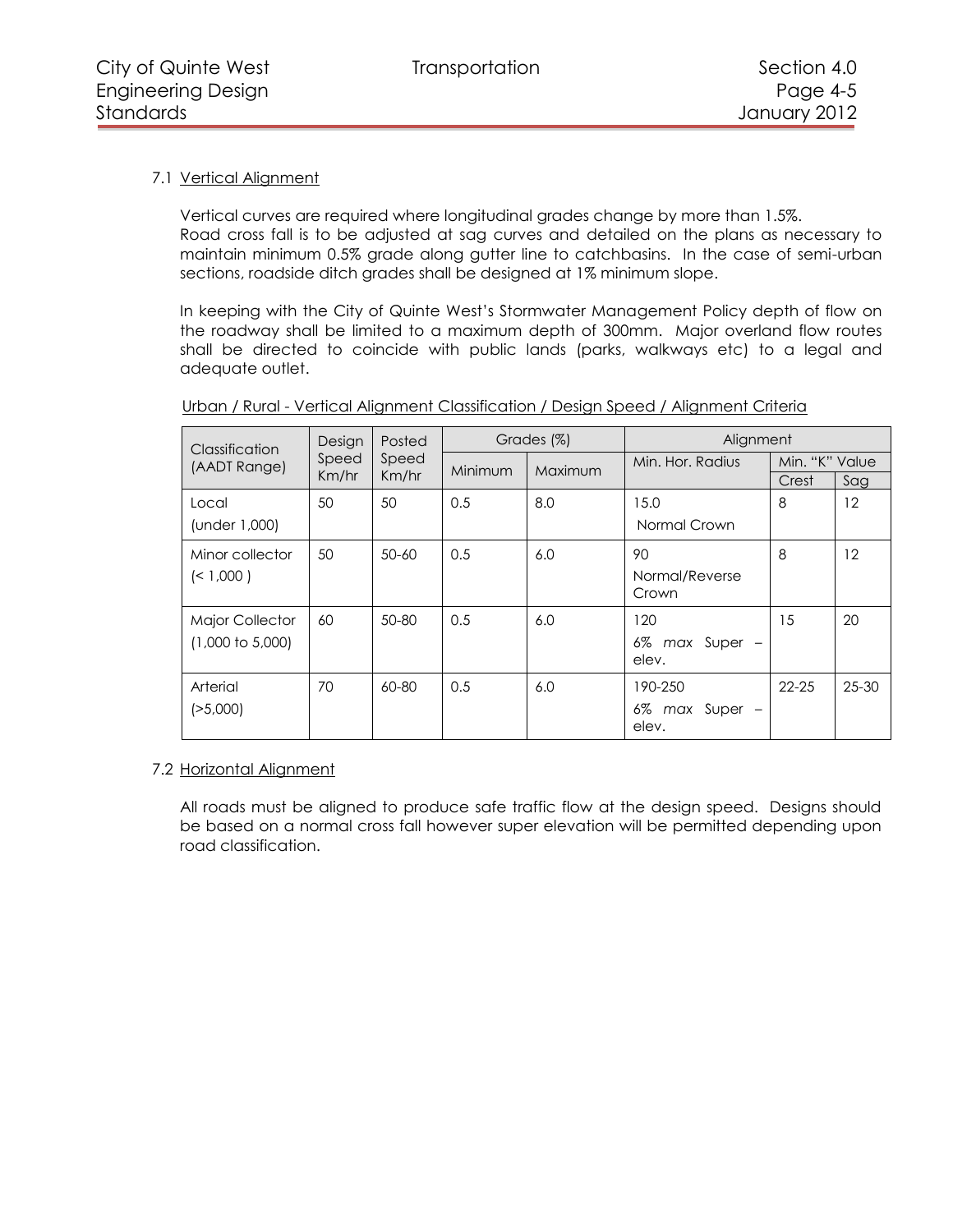# <span id="page-5-0"></span>7.3 Cross Section, Right-of-Way Width, Base Composition

| Road                                           | No.                | Right of                                                                 | Pavement/                                                                                    | Pavement<br>Structure<br>(mm) |                                                                    | <b>Granular Base</b>                                                                        |
|------------------------------------------------|--------------------|--------------------------------------------------------------------------|----------------------------------------------------------------------------------------------|-------------------------------|--------------------------------------------------------------------|---------------------------------------------------------------------------------------------|
| Classification                                 | $\circ$ f<br>Lanes | Way<br>Width (m)                                                         | Shoulder/<br>Rounding                                                                        |                               | In Earth<br>(mm)                                                   | In Rock<br>(mm)                                                                             |
| Rural Sections including Semi-Urban Sections   |                    |                                                                          |                                                                                              |                               |                                                                    |                                                                                             |
| Local<br>(under 1,000)                         | 2                  | 20.0m                                                                    | 7.0 <sub>m</sub><br>Pavement<br>1.0 <sub>m</sub><br>Shoulder<br>0.5 <sub>m</sub><br>Rounding | $40 - HL3$ or 4<br>$50 - HL8$ | 150 <sub>mm</sub><br>Granular "A"<br>over<br>300mm<br>Granular "B" | 150 <sub>mm</sub><br>Granular "A"<br>over<br>150mm<br>Granular "B"<br>over<br>300mm Shatter |
| Collector -<br>(Minor)<br>$(1,000$ to<br>5,000 | 2                  | 20.0m                                                                    | 8.0m<br>Pavement<br>1.5m<br>Shoulder<br>0.5 <sub>m</sub><br>Rounding                         | $40 - HL3$ or 4<br>$50 - HL8$ | 150mm<br>Granular "A"<br>over<br>300mm<br>Granular "B"             | 150mm<br>Granular "A"<br>over<br>150mm<br>Granular "B"<br>over<br>300mm Shatter             |
| <b>Urban Section</b>                           |                    |                                                                          |                                                                                              |                               |                                                                    |                                                                                             |
| Local (under<br>1000)                          | $\overline{2}$     | $20.0m$ or<br>18.0m<br>with<br>written<br>approval<br>by Public<br>Works | 8.5m<br>Pavement                                                                             | $40 - HL3$ or 4<br>$50 - HL8$ | 150mm<br>Granular "A"<br>over<br>300mm<br>Granular "B"             | 150mm<br>Granular "A"<br>over<br>150mm<br>Granular "B"<br>Over<br>300mm Shatter             |
| Collector<br>(Minor)<br>(1000 to<br>5000)      | $\mathcal{P}$      | 20.0m                                                                    | 9.0 <sub>m</sub><br>Pavement                                                                 | $40 - HL3$ or 4<br>$50 - HL8$ | 150mm<br>Granular "A"<br>over<br>300mm<br>Granular "B"             | 150mm<br>Granular "A"<br>over<br>150 <sub>mm</sub><br>Granular "B"<br>over<br>300mm Shatter |

# **8.0 Curb and Gutter Types**

# <span id="page-5-2"></span><span id="page-5-1"></span>8.1 Design Criteria

| <b>Road Classification</b> | Adjacent Land Use                 | Curb and Gutter Type            |
|----------------------------|-----------------------------------|---------------------------------|
| Local and Minor            | Low Density Residential           | Mountable Type - O.P.S.D.       |
| Collector                  |                                   | 600.100 - Continuous Height     |
|                            |                                   | Throughout                      |
|                            | <b>Medium Density Residential</b> | Mountable Type - O.P.S.D.       |
|                            |                                   | 600.100 - Continuous Height     |
|                            |                                   | Throughout                      |
|                            | <b>High Density Residential</b>   | Barrier Type - O.P.S.D. 600.040 |
|                            | All Other Land Uses               | Barrier Type - O.P.S.D. 600.040 |
| All Other Road             | All                               | Barrier Type - O.P.S.D. 600.040 |
| Classifications            |                                   |                                 |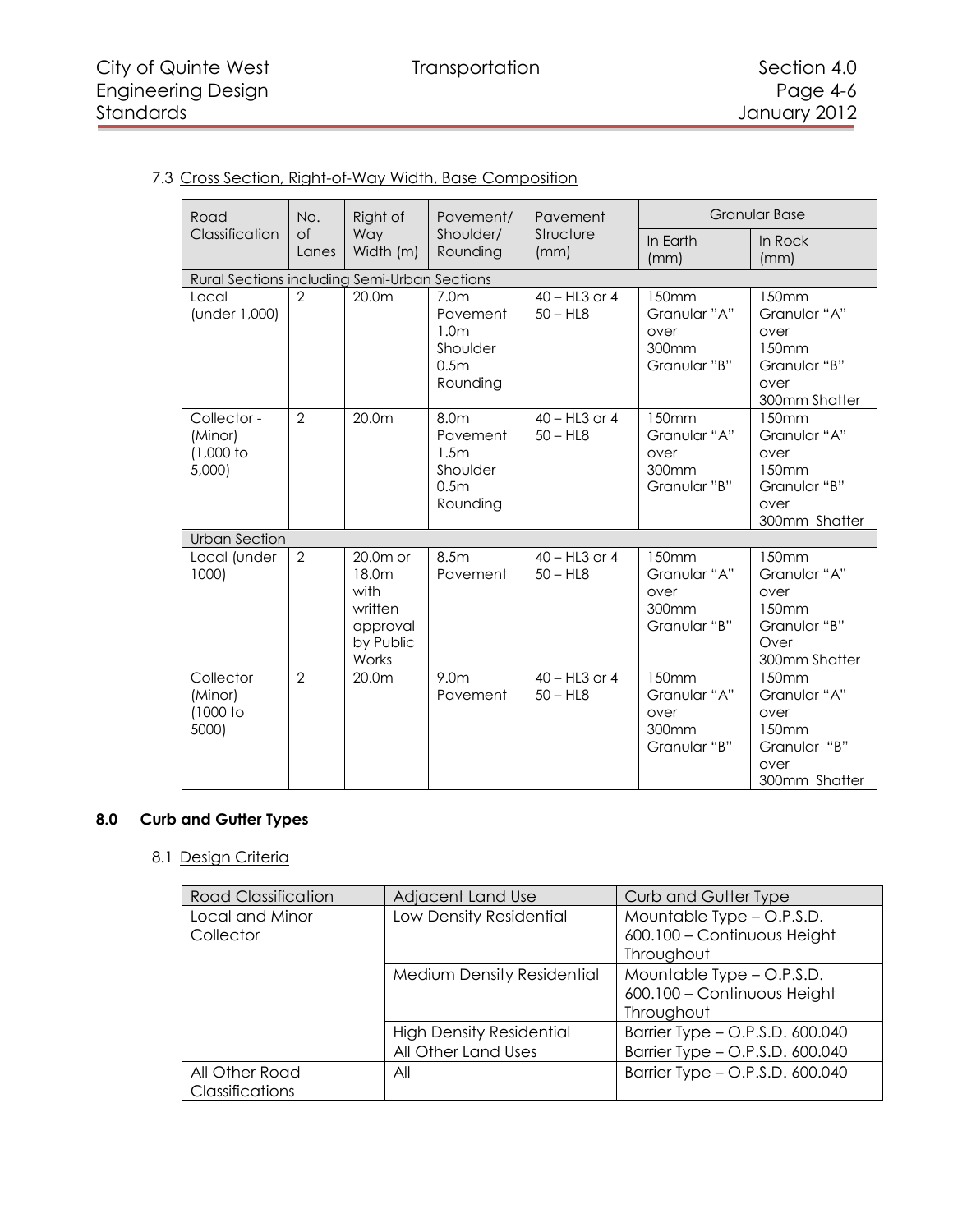Barrier Curb and Gutter is required at all community mail box locations.

## **9.0 Intersections**

<span id="page-6-0"></span>Intersection spacing shall be established on the basis of providing safe stopping, turning and crossing sight distances in accordance with the stipulated design speed.

- An intersection angle of 90 degrees is preferred, 70 degrees is the minimum.
- Gradients on through streets are to have a continuous profile. Maximum and minimum grades at an intersection are 8.0% and 0.5% respectively.

All intersections will contain a 15.24 meter setback from the point of intersection of the property lines to facilitate a day lighting triangle.

#### <span id="page-6-1"></span>9.1 Intersection Radii (From Street Class to Street Class)

| Edge of Pavement Radius (From)   To |                          | Minimum Radii (m)    |
|-------------------------------------|--------------------------|----------------------|
| Local                               | Local or Minor Collector | 7.5 meters           |
| <b>Minor Collector</b>              | Any Higher Class Road    | 11.0 meters          |
| Major Collector / Arterial          | Any Higher Class Road    | 13.0 to 15.0 meters* |

\* Turning templates are to be used where conditions warrant.

#### **10.0 Signs and Traffic Control Devices**

<span id="page-6-2"></span>All traffic control devices are to conform to the Ontario Manual of Uniform Traffic Control Devices and shall meet the requirements of the Highway Traffic Act.

A street name sign indicating the name of each intersecting street will be required at each intersection. At each intersection there shall be erected an approved double unit street name sign mounted on a galvanized metal post 3.657 meters long embedded 1.219 meters in the ground and shall be painted according to a color scheme approved by the municipality.

#### Local intersections (2 lane)

Signs are to be high intensity grade reflectorized sheeting (3M or equivalent) mounted on 15 cm. extruded aluminum blanks (green - anodized). Lettering be 100mm (125mm) series "B" Helvetica (white – upper case).

#### Major intersections (4 lane)

Specialty "fingerboard" type signs are required in addition to advance warning signs at all major intersections. Type and location to be specified based on actual conditions.

In new subdivision developments, the Developer will be required to provide all traffic and street signs as required. Signs shall be located in accordance with the Manual of Uniform Traffic Control Devices.

#### All traffic and street name signs are to be erected prior to completion of the base course asphalt.

For private roadways not assumed by the City, warning signs indicating **" ROAD NOT ASSUMED – USE AT YOUR OWN RISK"** are to be placed at each entrance to the development at such time as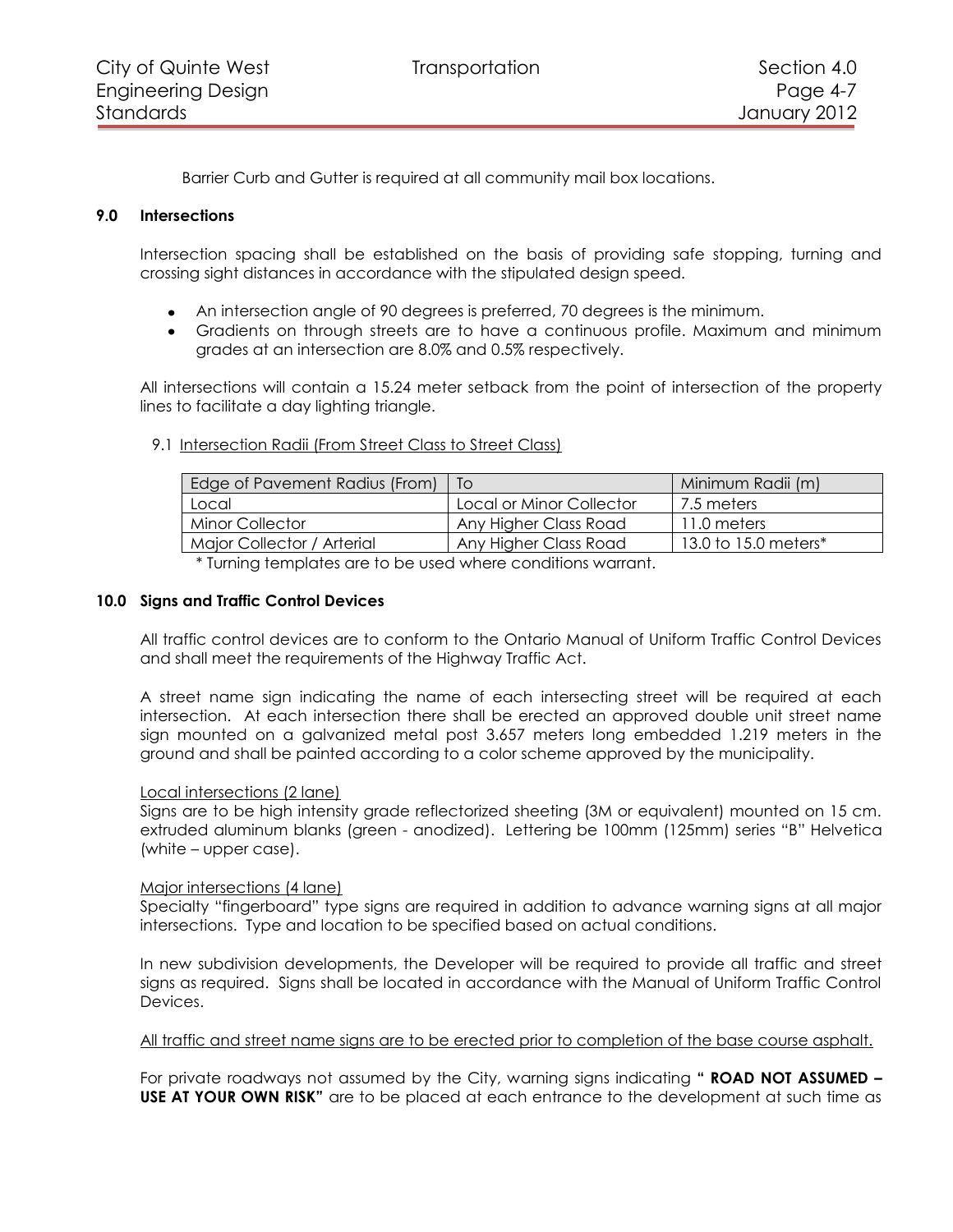the base course asphalt is applied. The sign shall be sized such that it is legible from the roadway however it shall not exceed 3.0 square meters in size. Specific requirements can be found within the Subdivision Agreement.

## **11.0 Cul-de-Sacs (turnarounds)**

<span id="page-7-0"></span>The maximum length of all cul-de-sacs without a secondary access is 150m.

## <span id="page-7-1"></span>11.1 Permanent Cul-de-sacs

Permanent turning basins are to conform to the turn around detail as per OPSS.

| <b>Criteria</b> | Standard      |                |
|-----------------|---------------|----------------|
| Minimum Radius  | Curb<br>R.O.W | 13.0m<br>18.0m |
| Minimum Grade   | Gutter Line   | $0.5\%$        |

#### <span id="page-7-2"></span>11.2 Temporary Cul-de-sacs

Turning circles are to conform to temporary turn around detail as per OPSS.

Required at the limits of each phase of development where a "temporary" dead-end section of roadway would otherwise result.

Easements are required for the purpose of constructing temporary turnarounds, outside of the public road system, shall be provided to the City of Quinte West to be disposed of when no longer required. The easement shall be deeded in the form of lots or blocks with the intent that the City will relinquish its interest in the lands at such time the lands are no longer required.

## **12.0 Access**

<span id="page-7-3"></span>Access to the public street must comply with the appropriate City of Quinte West's regulations governing entrances By-Law 98-50 Entrance Control By-Law.

For a new entrance requests including modifications to existing driveways require a Road Entrance Permit available from the Public Works and Environmental Services Department. Prescribed permit fees and installation costs may be required.

*Private Installation of Driveway Culverts is not permitted. Any culverts or accesses installed privately may be rejected and removed at the City's discretion. Requirements, sizing and installation of culverts is the responsibility of the Public Works and Environmental Services Department.*

## <span id="page-7-4"></span>12.1 Design Criteria

Driveways shall be sloped away from structures. The use of reverse fall driveways will not be permitted.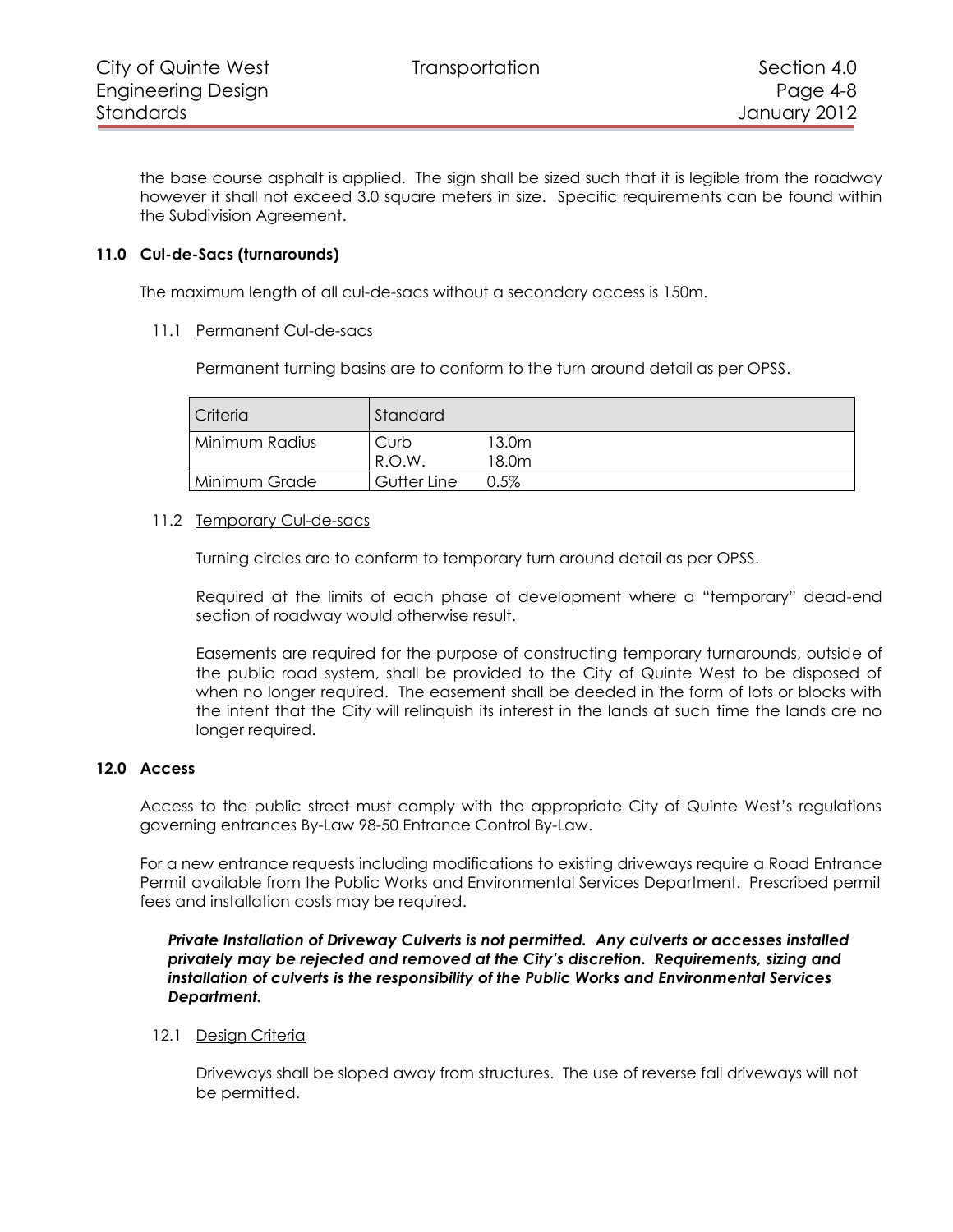# <span id="page-8-0"></span>12.1.1 Residential Entrances

Entrances to land designated in the City of Quinte West Zoning By-law as approved for residential development. Residential entrances shall have a minimum top platform width of five (5) meters.

Most Rural Residential driveways are approximately 7.0m wide.

## <span id="page-8-1"></span>12.1.2Commercial Entrances

Entrances to land designated in the City of Quinte West Zoning By-Law as approved for commercial development. Commercial entrances shall have a minimum top platform width of nine (9) meters and be paved.

## <span id="page-8-2"></span>12.1.3Alternative Access

Where access is available off two or more roads, access will be taken from the road possessing the lowest classification.

## <span id="page-8-3"></span>12.1.4Visibility Triangles

Entrances onto visibility triangles are not permitted.

#### <span id="page-8-4"></span>12.1.5Interchanges / Channelization

Direct access is not permitted onto any ramp or speed change lane associated with interchanges and channelized intersections except for commuter parking lots.

## <span id="page-8-5"></span>12.1.6Commuter Parking Lots

Direct access will not be permitted.

## <span id="page-8-6"></span>12.1.7Truck Climbing / Passing Lanes

Access onto truck climbing lanes/passing lanes is not permitted.

#### <span id="page-8-7"></span>12.1.8 Guiderails

Entrances which require crossing through existing guiderails are generally not permitted.

Such entrances should only be considered for existing lots if no other alternative is available and if the entrance will not endanger the travelling public. The owner is responsible for all costs related to the entrance and the modifications to the guiderail.

Note that the structural ability and proper functioning of guiderails depend upon pre-engineered parameters which require a certain length to effect the desired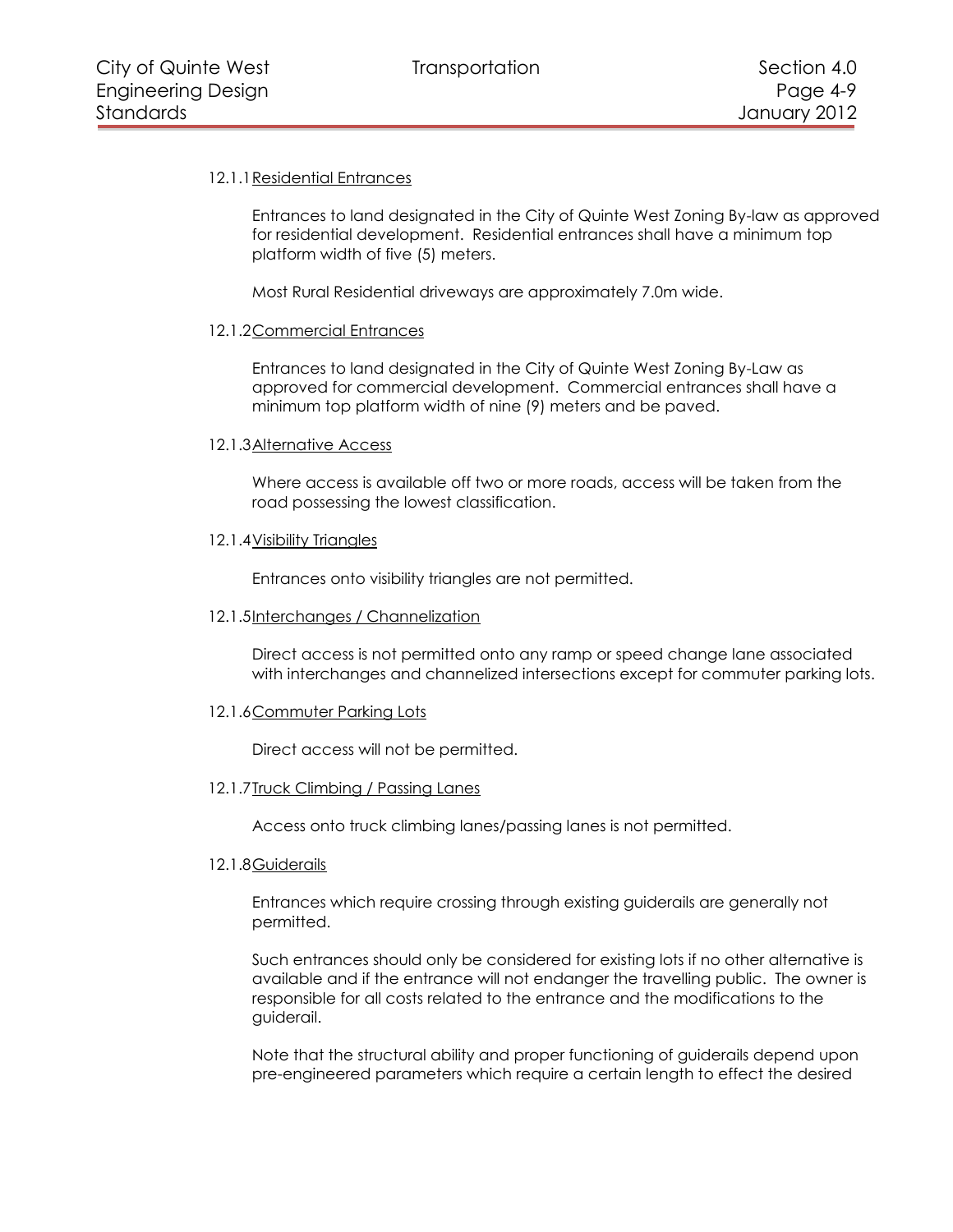performance. Therefore, the minimum length required by the OPS standards must be maintained at all times.

# <span id="page-9-0"></span>12.2 Grades

| Road           | Driveway   | Maximum Allowable |                     |                 |
|----------------|------------|-------------------|---------------------|-----------------|
| Classification | Volume     | From Roadway      | From R.O.W. to      | Change in Grade |
|                |            | Edge to R.O.W.    | House (private      |                 |
|                |            | (public property) | property)           |                 |
| Arterial       | High       | $1.0\% - 1.0\%$   | $+4.0\%$ / $-2.0\%$ | $+/- 3.0\%$     |
|                | l ow-      | $1.0\% - 3.0\%$   | $+8.0\%$ / $-4.0\%$ | $+/- 5.0\%$     |
|                | moderate   |                   |                     |                 |
| Collector      | l ow-      | $1.0\% - 3.0\%$   | $+8.0\%$ / -4.0%    | $+/- 6.0\%$     |
|                | moderate   |                   |                     |                 |
| Local          | Minimum    | $1.0\% - 4.0\%$   | $+8.0\%$ / -4.0%    | Controlled by   |
|                | <b>use</b> |                   |                     | vehicle         |
|                |            |                   |                     | clearance       |

*Adapted from Transportation Association of Canada Geometric Design Guide for Canadian Roads Figure 3.2.9.5 Driveway Grades.* 

Maximum grades are not recommended and should only be employed in exceptional cases where the use of lesser grades is prohibitive.

## <span id="page-9-1"></span>12.3 Sightline Requirements

Typical distances for residential access. Longer distances may be required due to site specific conditions. Commercial / Industrial / New Streets accesses use TAC Geometric Design Guide for Canadian Roads.

Based on:

- Driver and object eye height of 1.05m.
- An object height of 1.30m above the public road and represents the roof of a vehicles.
- Height of eye is to be measured from a point 3.0 meters from the outside edge of  $\bullet$ outer traffic lane (this represents the point of location of the driver's eye when awaiting an opportunity to enter the public road)
- On public roads having two-way traffic lanes, visibility must be measured from both  $\bullet$ approaches. For a divided public road, visibility need only be measured for one direction, as vehicles only encounter other vehicles moving the same direction.

| Speed Limit | Sightline distance |
|-------------|--------------------|
| 50 km/hr    | 70 meters          |
| 60 km/hr    | 90 meters          |
| 80 km/hr    | 110 meters         |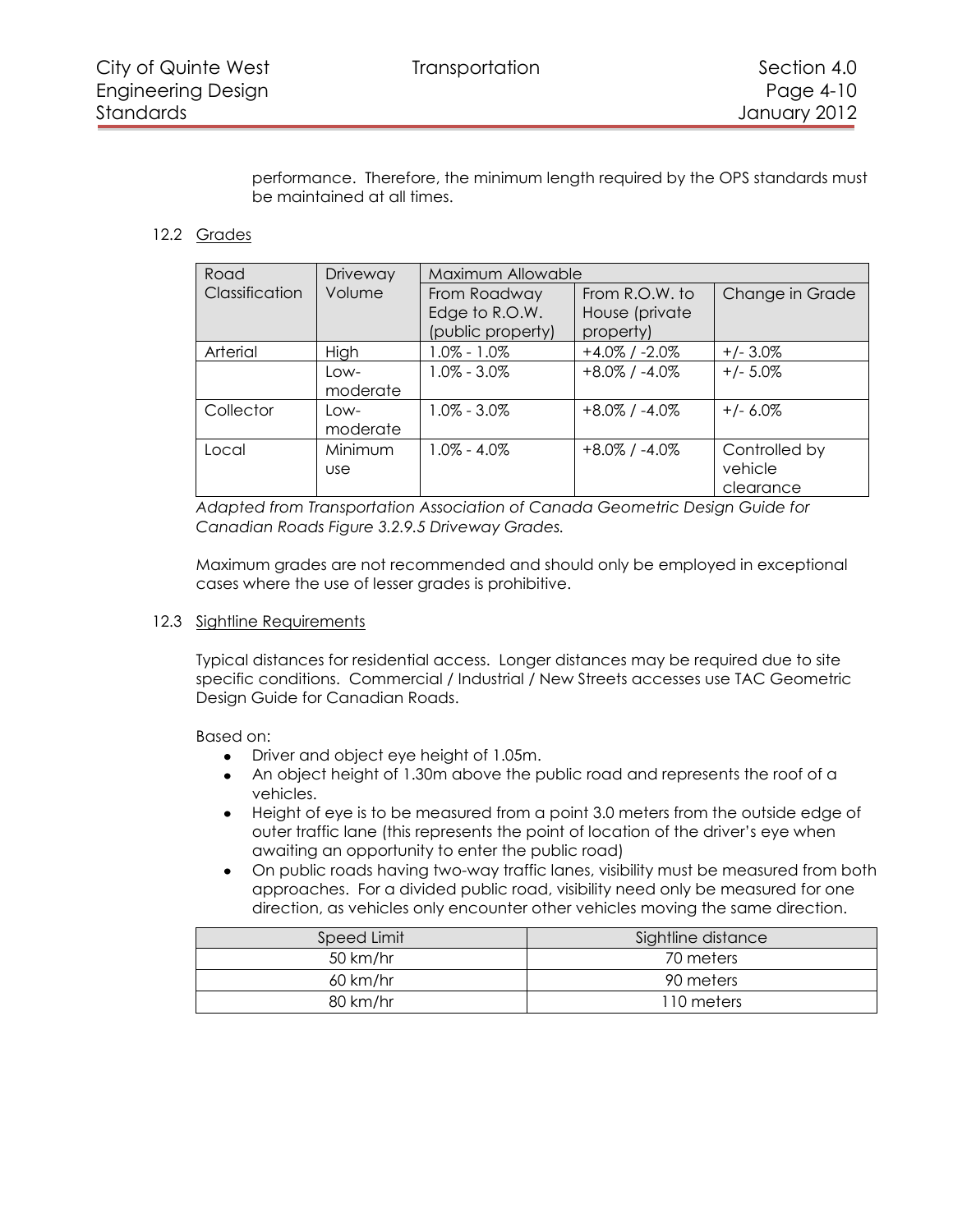# <span id="page-10-0"></span>12.4 Driveway Spacing

Applicable for Local Residential and Minor Collector only. Higher classifications of roads will be reviewed on a case-by-case basis.

| Frontage   | Maximum Number of Driveways |
|------------|-----------------------------|
|            |                             |
| 16 – 50    |                             |
| $51 - 150$ |                             |
|            | 4 or more                   |

*Source: TAC Geometric Design Guide for Canadian Roads Table 3.2.9.2 Maximum Number of Driveways Based on Property Frontage*

Single family residential properties are restricted to one driveway, irrespective of frontage.

## <span id="page-10-1"></span>**13.0 Emergency Accesses Route**

The purpose of an emergency access lane is to provide a secondary access for emergency services. Requirements for an emergency access route will be determined on a case-by-case basis and is subject to review by Quinte West Fire Services.

Adequate measures are to be incorporated in the design to prevent (adequately discourage) use by private residents or delivery vehicles.

It is the responsibility of the developer to remove all emergency accesses within their development that are no longer required.

## **14.0 Sidewalks**

<span id="page-10-2"></span>Location within the right of way will be determined in consultation with the City of Quinte West giving due regard to the pedestrian traffic being generated and access for the physically disabled.

The location of pedestrian crossings at intersections will be governed by pedestrian movements and the need to avoid conflicts with turning vehicles.

In new subdivisions sidewalks are not to be installed until after driveway location has been established.

#### <span id="page-10-3"></span>14.1 Location Criteria

| <b>Road Classification</b>               | Adjacent Land Use                                                | Sidewalk Required        |
|------------------------------------------|------------------------------------------------------------------|--------------------------|
| Local and Minor<br>Collector             | Low and Medium Density Residential   One side of street only (1) |                          |
|                                          | <b>High Density Residential</b>                                  | One side of street only  |
|                                          | All other Land Uses (2)                                          | Both sides of street (2) |
| All Other Road<br><b>Classifications</b> | All Land Uses (2)                                                | Both sides of Street (2) |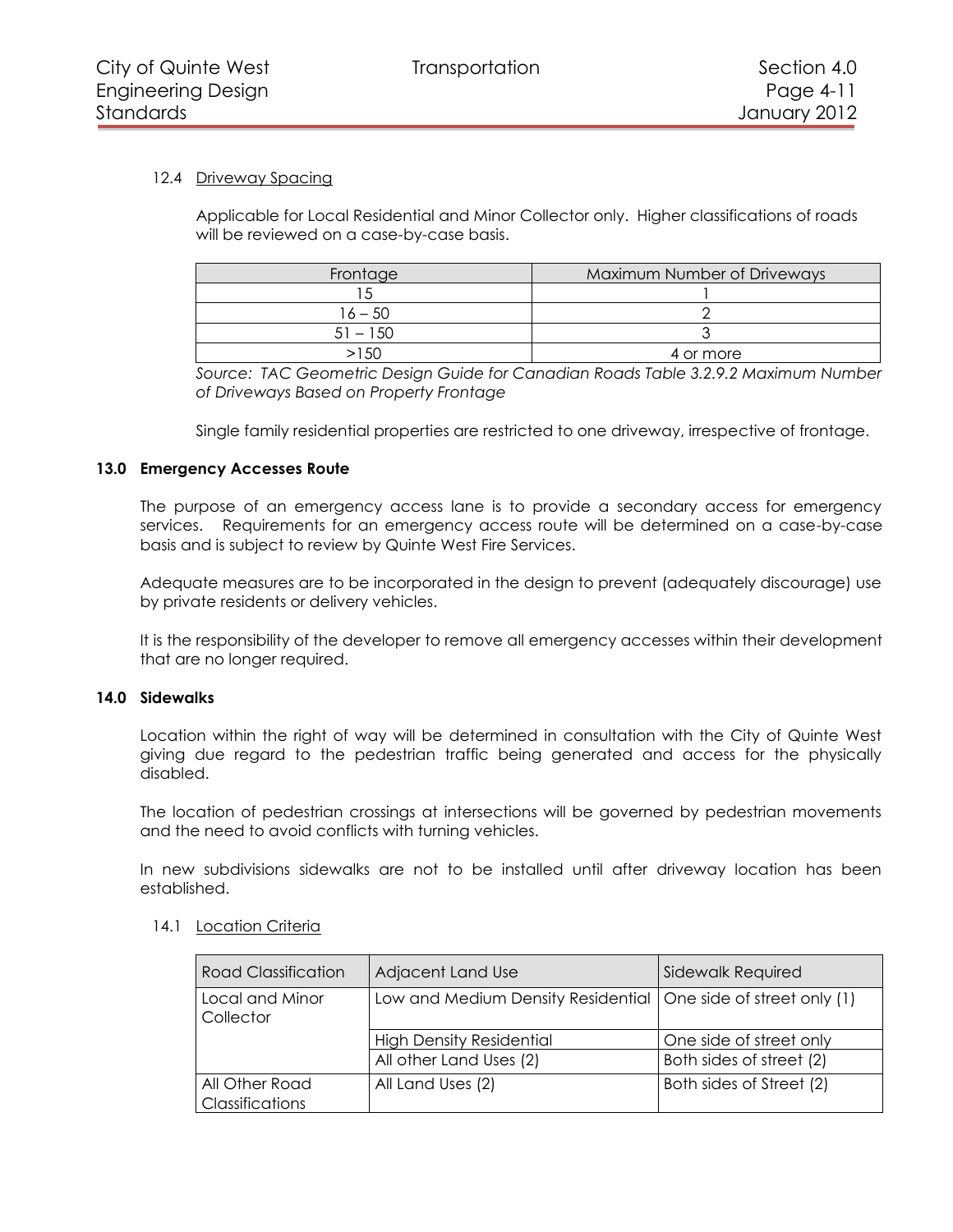Sidewalks are not required on cul-de-sacs, which would require a pedestrian to walk less than 150 meters from the street line of the intersecting street to the furthest point of the culde-sac. However, if a walkway or other public lands connects to the cul-de-sac, a sidewalk will be required to connect to the walkway, regardless of the length of the cul-desac.

Not required on dead end streets less than 150 meters in length unless through pedestrian access is required from street to park, street to street etc.). The 150 meters is measured from the intersecting street line to the nearest point of the cul-de-sac right of way.

In areas where no existing sidewalks exists adjacent to the development, the municipality may not require the developer to construct a sidewalk.

| Criteria             | Standard                                                                                                  |  |  |
|----------------------|-----------------------------------------------------------------------------------------------------------|--|--|
| Design Standard      | O.P.S.D. 310.010                                                                                          |  |  |
| Width                | Minimum 1.5 meters (60 in)                                                                                |  |  |
|                      | Reduced to 0.920m (36 in) at curb ramps                                                                   |  |  |
| Cross Slope          | Maximum: 5%; or 2% for parking spaces, access aisles, and                                                 |  |  |
|                      | high pedestrian traffic areas                                                                             |  |  |
|                      | Minimum: as required to maintain proper drainage                                                          |  |  |
| <b>Running Slope</b> | Maximum: $(5\%)$ ; or                                                                                     |  |  |
|                      | Minimum: As permitted by the terrain                                                                      |  |  |
| Total Slope          | Total slope of the running slope plus the cross slope shall not                                           |  |  |
|                      | exceed 15%                                                                                                |  |  |
| Rate of Change       | The rate of change of the running slope across a $2 \text{ m}$ (6.5 ft.)<br>distance shall not exceed 10% |  |  |
| <b>Base Granular</b> | 100 mm Granular "A" compacted to 100% SPD                                                                 |  |  |
| Slab Thickness       | Pedestrian Only<br>125 mm                                                                                 |  |  |
|                      | <b>Entrances</b><br>175 mm or utilize epoxy coated rebar                                                  |  |  |
|                      | within the width of the Entrance                                                                          |  |  |
| Location             | All sidewalks and walkways are to be continuous through<br>driveway entrances                             |  |  |

# <span id="page-11-0"></span>14.2 Sidewalk Design Criteria

Sidewalk ramps and stubs shall be constructed to link existing sidewalks to the curb where it has been determined by the City that there is a need for same. Any connecting link sidewalks and ramps needed on the opposite side of the street shall also be included.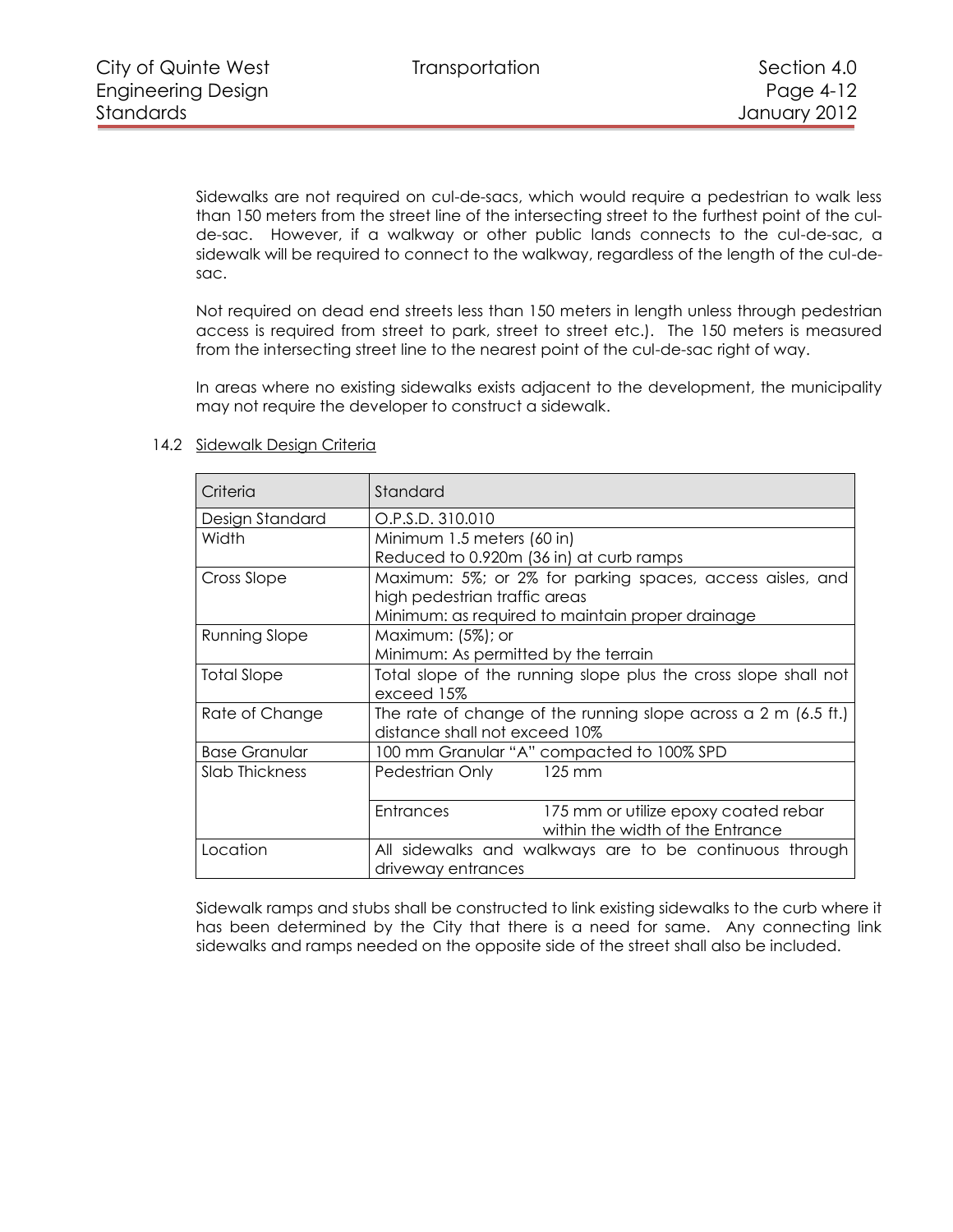## <span id="page-12-0"></span>14.3 Accessibility Criteria

At street intersections the curb and the sidewalk shall be depressed to meet the roadway elevations.

| Criteria              | Standard                                                                                                                 |  |  |
|-----------------------|--------------------------------------------------------------------------------------------------------------------------|--|--|
| Design Standard       | OPSD 310.03<br>Accessibility for Ontarians with Disabilities Act 2005<br>$\alpha s$<br>amended                           |  |  |
| Street Intersections  | Must be depressed to meet roadway elevations                                                                             |  |  |
| Cross Slope           | Maximum: 2%<br>Minimum: as required to maintain proper drainage.                                                         |  |  |
| Running Slope         | Maximum: 10%                                                                                                             |  |  |
| Counter Slope         | Maximum: 5% for the counter slope of gutters and road<br>surfaces immediately adjacent to the bottom of the curb<br>ramp |  |  |
| <b>Rate of Change</b> | Maximum: 5.88% from the ramp to adjacent road or gutter                                                                  |  |  |

## **15.0 Pedestrian Pathways**

<span id="page-12-1"></span>Pedestrian walkways shall be located as required to facilitate pedestrian traffic in conjunction with the roadway sidewalk system. The walkway shall link the street system with adjacent, parks, schools and/or commercial areas.

## <span id="page-12-2"></span>15.1 Design Criteria

| Criteria         | Standard                                                    |                                                                                                              |  |
|------------------|-------------------------------------------------------------|--------------------------------------------------------------------------------------------------------------|--|
| Design Standard  | amended                                                     | Accessibility for Ontarians with Disabilities Act 2005 as                                                    |  |
| Width            | underground utilities.                                      | 3.0 meters minimum. Greater widths may be required to<br>facilitate vehicular access and/or the placement of |  |
| Slope            | 2% cross slope in the direction of natural on-site drainage |                                                                                                              |  |
| <b>Materials</b> | Asphalt<br>over<br>Sub-grade                                | 60mm HL3<br>400mm 50mm Crusher Run Aggregate                                                                 |  |

Walkways shall be constructed with an asphalt surface and flanked on both sides with chain link fencing.

Bicycle movement shall generally be accommodated in the road right of ways. Consideration shall be given the inclusion of bicycle lanes, in addition to those which form part of the road system, in road right of ways for new arterial and collector roads, and the addition of facilities for bicycles on existing arterial and collector roads where it is financially feasible to do so.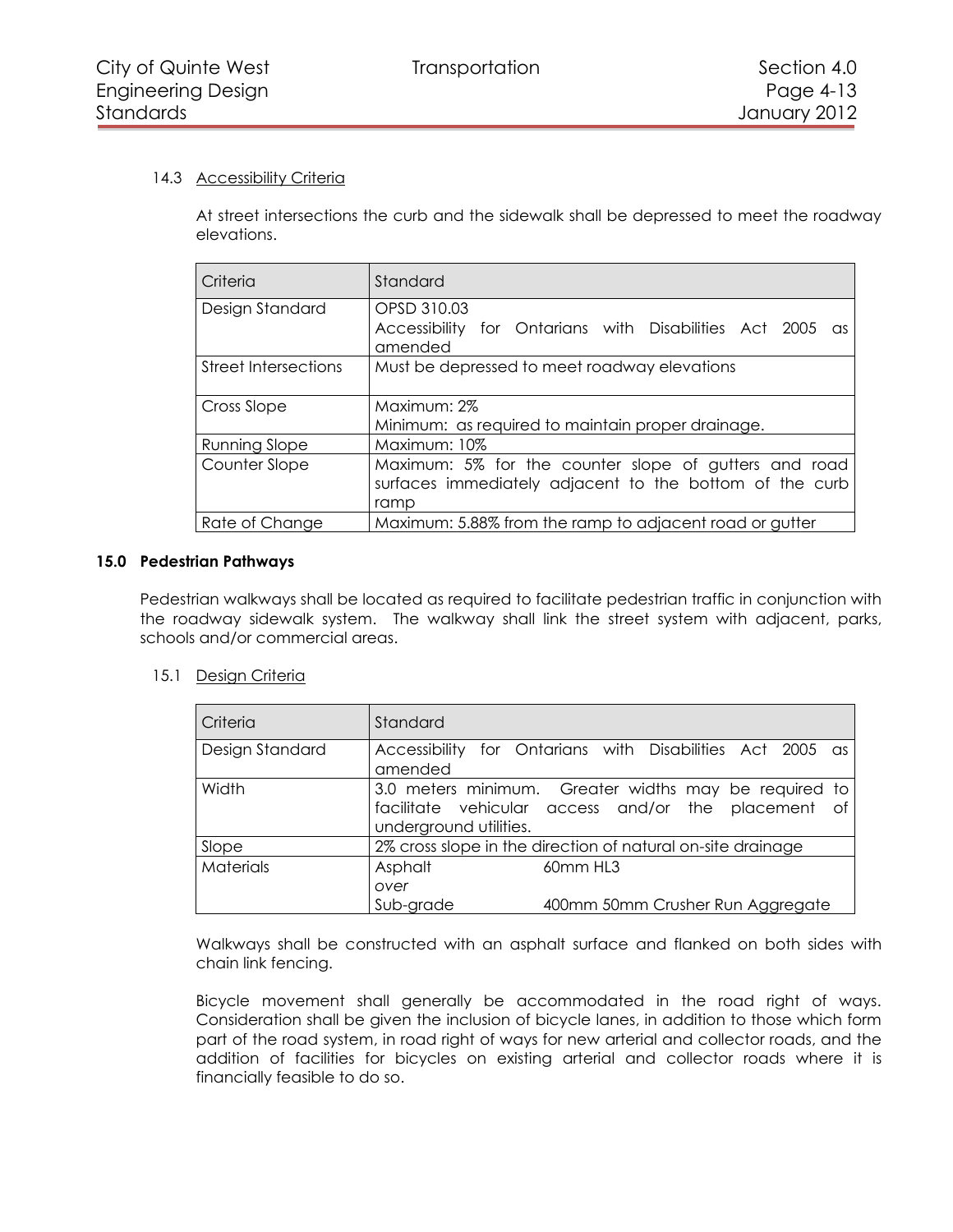#### **16.0 Community Mail Boxes**

<span id="page-13-0"></span>Sidewalks are required to facilitate access to neighbourhood schools and at all Canada Post mailboxes.

At each permanent mailbox location a concrete pad shall be provided with a concrete walk connecting to both the existing road and sidewalk system. The pad and approaches shall be poured in conjunction with the sidewalk system and shall follow the sidewalk width and thickness dimensions. The City shall also require barrier curbing at each location to prevent damage to the boulevard area.

#### <span id="page-13-1"></span>**17.0 Boulevards**

| Criteria | Standard                                                  |                                                                              |
|----------|-----------------------------------------------------------|------------------------------------------------------------------------------|
| Surface  | Urban<br>Rural                                            | 100mm of topsoil and nursery sod<br>As determined by the City of Quinte West |
| Slope    | Minimum: 2%<br>Maximum: 8% within the public right-of-way |                                                                              |

<span id="page-13-2"></span>17.1 Landscaping / Restoration Criteria

#### **18.0 Utility Cuts**

<span id="page-13-3"></span>All work within the City's Right of Way including utility cuts requires a Road cut permit prior to commencement.

#### <span id="page-13-4"></span>18.1 Insurance Requirements

- 1. Commercial General Liability (CGL) coverage of \$5 million including non-owned auto
- 2. Owned auto \$5 million
- 3. City of Quinte West added as additionally insured with respect to liability arising out of the operations performed by or on behalf of the named insured for the duration of operations on City property
- 4. Current WSIB certificate

#### <span id="page-13-5"></span>18.2 Restoration Requirements

Trenches shall be saw cut with four sides all perpendicular or parallel in the direction of travel where possible.

Where cut trenches are within 1.0m of a curb or construction joint and the integrity of the adjacent pavement/base may be compromised, restoration shall extend to the curb or construction joint. Wherever a utility cut is parallel and coincides with a wheel path, the cut shall be extended to include the wheel path.

Overlap joints around all joints is required. The asphalt surface shall be milled 40mm and the total width of both joints and utility cut must be a minimum of 3.0m in order to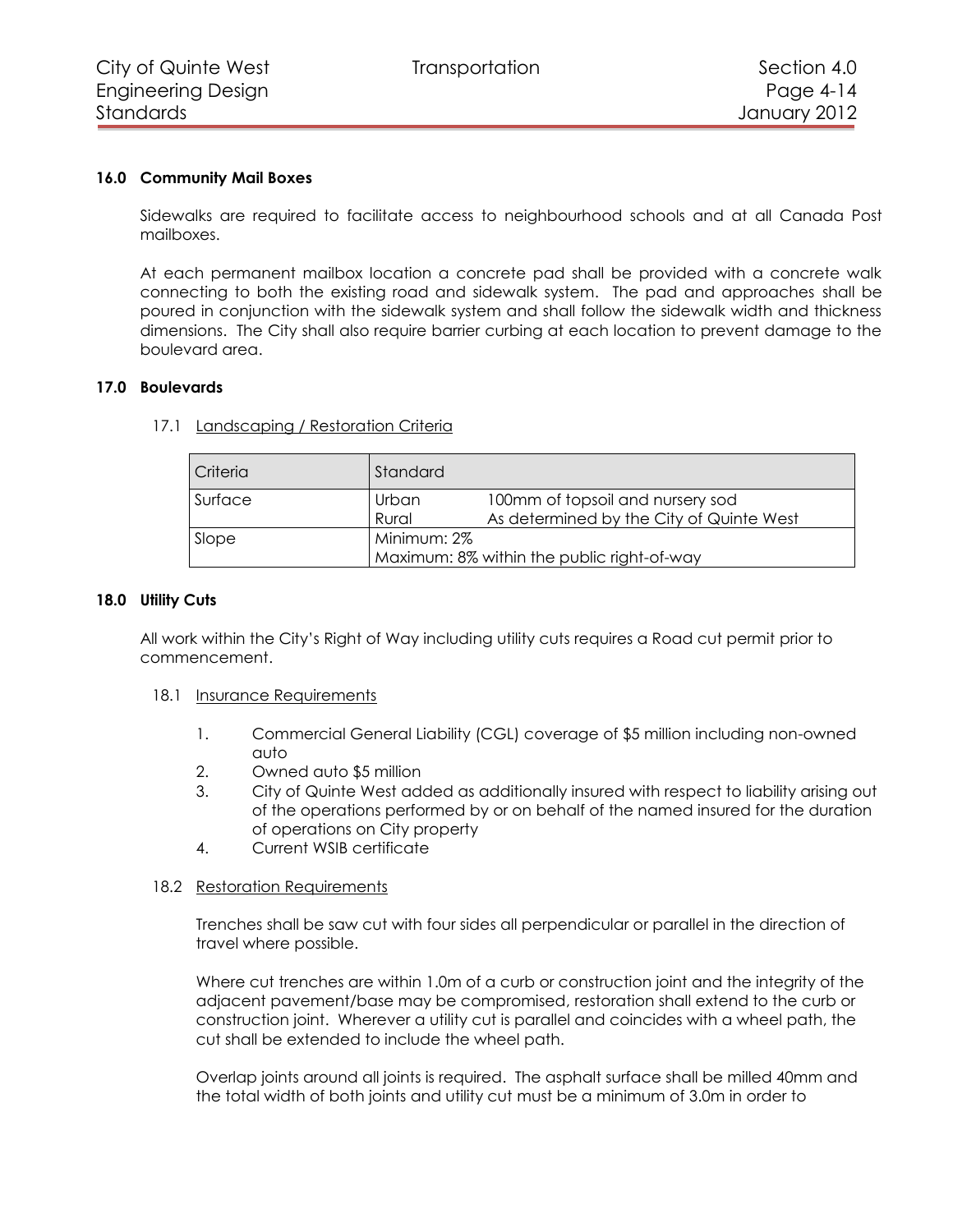accommodate the placement of hot-mix asphalt using a mechanical spreader. Bedding and covering material shall be compacted to at least 98% of its Standard Proctor Maximum Dry Density, or in accordance with the Applicant's installation requirements, whichever is greater. If unshrinkable fill is used, backfill trench with unshrinkable fill to within 75 mm of the top of the existing surface.

#### **19.0 Material Specifications / Testing Requirements**

<span id="page-14-0"></span>The requirements of the following Ontario Provincial Specifications shall apply:

OPSS 1010 Aggregates - Granular A and B.

OPSS 1150 Hot Mixed, Hot Laid Asphaltic Concrete.

Note: All asphalt mix designs for Hot Mix H.L.#1, #3, #3A #4 and #8 shall meet OPS specifications. The asphalt mix designs shall be submitted to the City of Quinte West for approval prior to the commencement of any paving operation.

OPSS 1350 Concrete - Materials and Production.

Materials O.P.S.S. 350, 351, 352 and 353, 1301, 1302

<span id="page-14-1"></span>19.1 Concrete

| Criteria                 | Standard                            |                  |  |
|--------------------------|-------------------------------------|------------------|--|
| <b>Class of Concrete</b> | Minimum strength -30 MPA at 28 days |                  |  |
| Coarse Aggregate         | 19mm nominal maximum size           |                  |  |
| Air Content              | 6.0% to 8.0%                        |                  |  |
| Water                    | O.P.S.S. 1302                       |                  |  |
| Aggregate                | Cement - Normal Portland Type       | O.P.S.S. 1301    |  |
|                          | Maximum Water / Cement Ratio        | 0.45             |  |
|                          | Maximum Slump                       | 75 <sub>mm</sub> |  |
|                          | Curing Compound - White Pigmented   | O.P.S.S. 1315    |  |

#### Quality Assurance

Concrete poured without the benefit of inspection by the designated site engineer or the engineer's inspector will be rejected automatically and unconditionally.

#### Unsatisfactory Concrete

Unsatisfactory concrete shall be any sampled concrete, which has a representative twentyeight day test less than 90% of the required strength. If this result occurs the concrete structure will be removed and replaced. In addition, should the average of any five consecutive representative twenty-eight day tests fall below the required strength, then the number of tests that must be deleted to raise the average to the required strength shall be considered representing unsatisfactory concrete.

In case the tests fails the Contractor may submit core samples for testing under test method C.S.A. A23.2-14C. When the cores test out at 100% of the required strength at 50 days it will